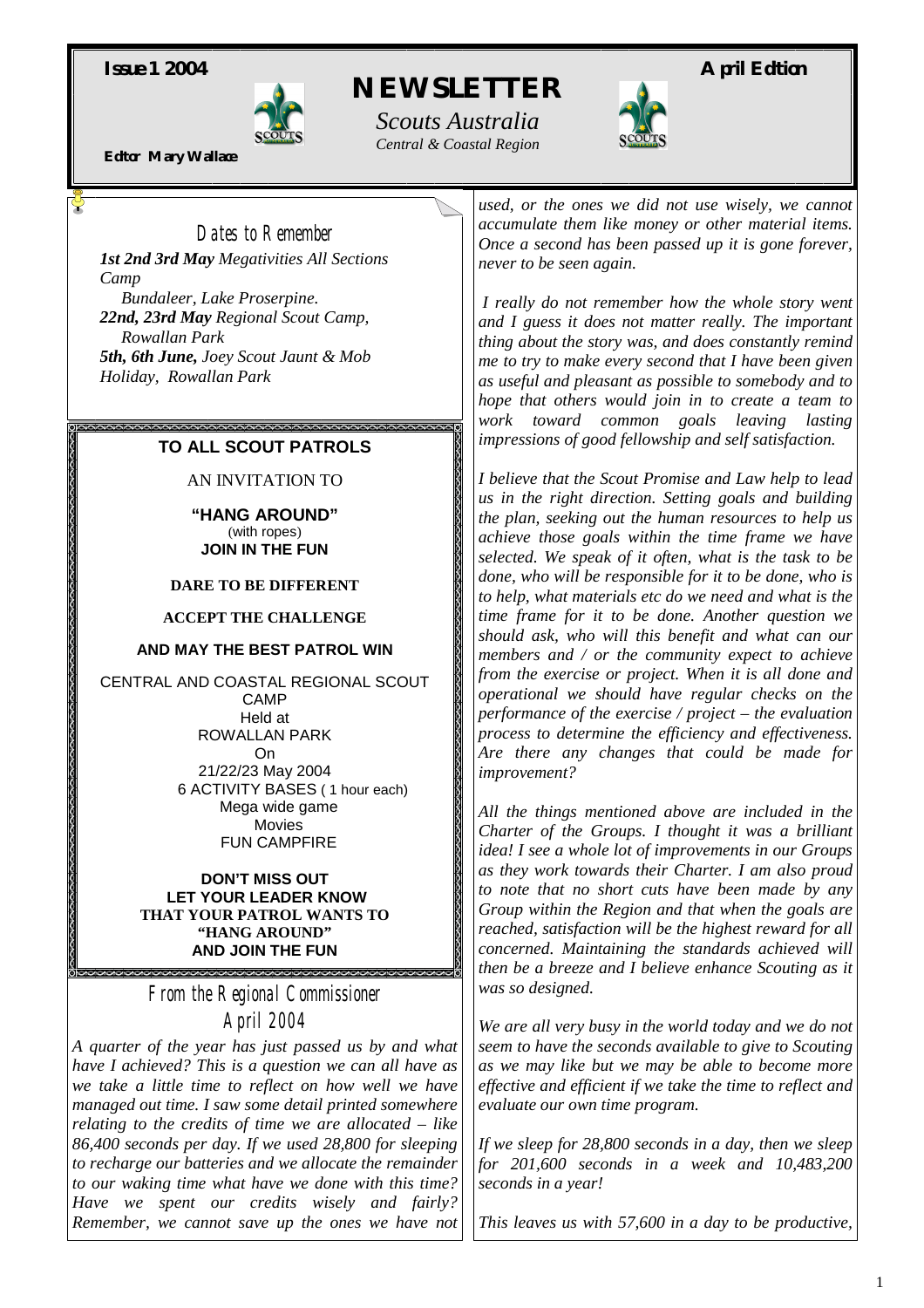*earn a living, look after family business, live a good family life and involve the kids, look after the family pets, tend the lawn and garden, go fishin*g, wash the *car and a million other things as well – oh, and yes there is Scouts!* 

*But there is 403,200 seconds in a week – heaps to be distributed around with the few jobs and things we just mentioned!* 

*And there is 20,966,400 seconds in a year!! How do you fare with your allocation and management of all of this time available to us!!* 

*And now there is Megativities and I saw Margaret Barber with details of the Region Scout camp …………………………………….* 

*Bye for now…… Bob Hodda Regional Commissioner Central & Coastal Region* 

*Whitsunday District* 

*We have been planning megativities 2004 and performing maintenance of the district camp site (Bundaleer) at the Proserpine Dam.* 

*A meeting of the Regional Team was held on Sunday 4th April at the Campsite for site planning of activities.* 

*See you all at Megativities 2004, May 1, 2 & 3 at Bundaleer* 

*District Commissioner Greg Walker* 

## *Cub Scout Section*

*Rob Bowers has resigned as Regional Cub Scout Leader. Rob is to be, congratulated on the wonderful effort that he has contributed to scouting over the years.* 

*Firstly as Cub Scout Leader of Banksia Group and as District Leader for the Cub Scout and Joey Scout Section and for the past twelve months as Regional Leader Cub Scout Section..* 



*Any problems or question to be answered for the Cub Scout Section, ask Bob Hodda or Wayne Harm.* 

*Mary Wallace* 

# *Joey Scout Section*

*The Joey Scout Leaders got together on the 6th March for a planning meeting for the Regional Joey Scout Jaunt/Mob Holiday. We had a pretty good turnout. Things discussed for the Jaunt were, the theme on the Senses, a HOP base to make gifts for the elderly in nursing homes, it is also hoped to have a Cub Scout base so the Joey Scouts get a feel for Cub Scouts and what they do. All groups will be running a base on one of the senses each. At the end the Joey Scouts will receive a special badge.* 



*The Mob Holiday has a theme of an Underwater Adventure. Lots of activities are planned including, aquariums, fishing games, crafts, a campfire and lots more. A badge is also received for attending the Mob Holiday. Our Branch Commissioner for Joey Scouts is also* 

*attending.* 

*Things are still in the planning stage, but after our meeting and talking with the Joey Scout Leaders I know the weekend is going to be great fun!* 

*Wendy Harm RL Program Support (Joey Scouts)* 



*Proserpine Group* 

*Our information night in February generated some interest with our community, with new youth members in the cub scout section, their numbers are at 20.* 

*The scout member numbers are 10 and they held a Scout "Survival" Camp at Bundaleer 3rd & 4th April.* 

*The Venturer Scout member numbers are 5 and they recently had an overnight bike hike around the back road of the Proserpine Dam.* 

*The group took part in the Australia Day Ceremony, Clean Up Australia Day and the sections take turns to clean up after the Rugby League home games for a fee.* 

*Greg Walker Leader in Charge*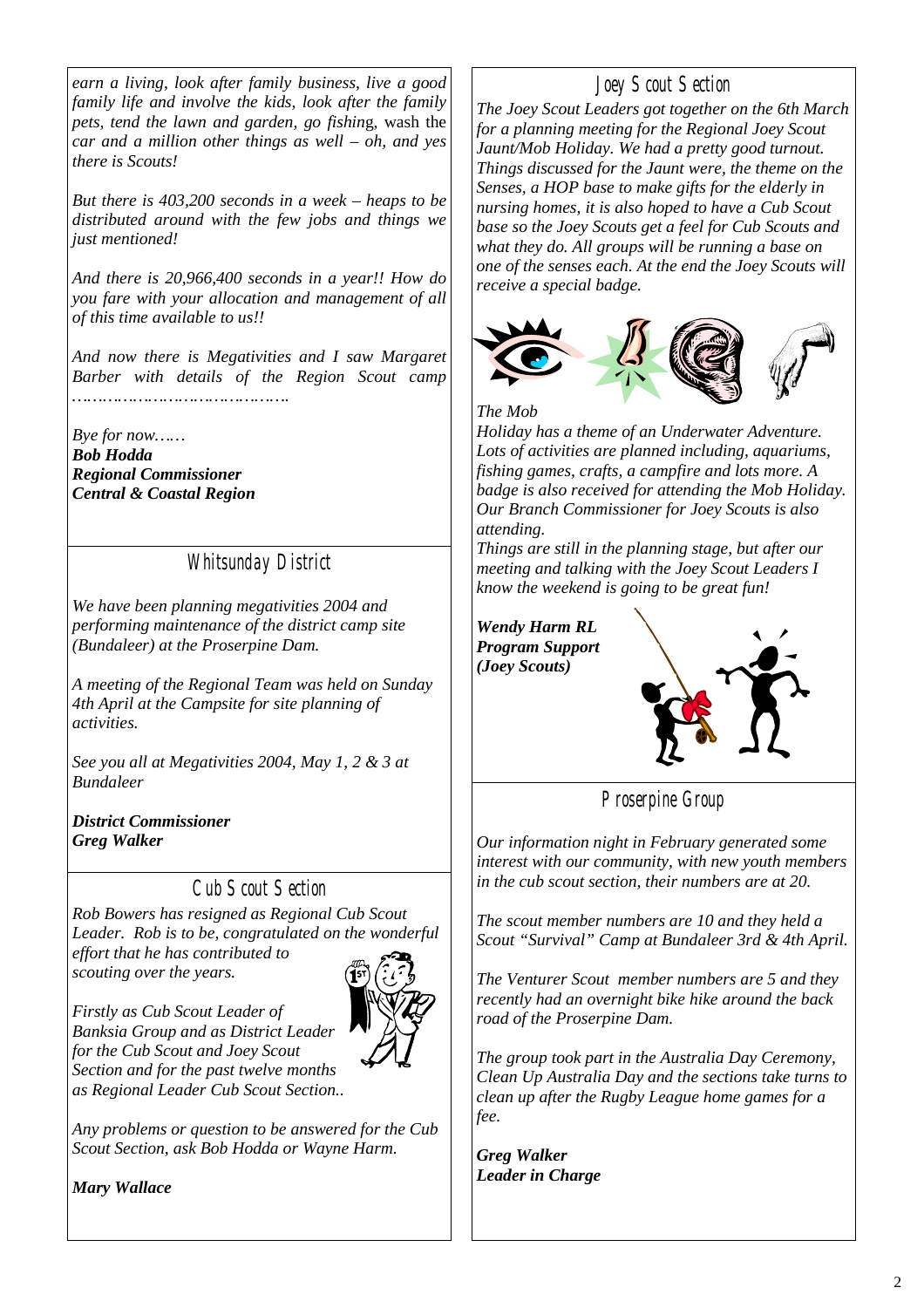## *Bowen Scout Group*

*At present we have 7 Joey Scouts who have been learning about themselves with a program called "About Me." Making snakes, using snake lollies for a game was a fun way of learning about snakes. Learning all about Baden Powell the founder of Scouting was held one afternoon, this was followed by the attendance of all sections, leaders and parents, at the Church parade at the Anglican Church the following Sunday. Our Joey Scout promise and law was learnt in a fun way playing games. Meeting at Mullers lagoon we found out about many different types of birds that live at the lagoon. Possum our Joey Scout leader went to Mackay to help plan a Joey Scout Jaunt that is coming up.* 

*Our one and only Cub Scout has been joining in with the Joey Scouts and is enjoying being asked to help with the Joey Scouts at different times. With only one project to complete our Cub Scout will receive his Bronze Boomerang in the next couple of weeks. We are still looking for a Cub Scout leader.* 

*The Scouts are keen on the idea of going on a camp* 

*they have been practising their skills in First Aid, compass work, putting up tents and then taking them down and making them fit back into the small carry bag. All of this is leading to the* 



*Scouts receiving their Scoutcraft badge and going away for a camp.* 

*The Venturer Scouts had their first camp at Bundaleer Proserpine Dam on the 13th – 15th March. The Venturers are also out and about doing community jobs as in collecting for the Blind.* 

 *Fifteen members from the Bowen Scout group helped to clean up Australia on clean up Australia day. STOP PRESS EXCITING NEWS 2 young adults are inquiring about becoming the first Rovers of our group. We wish them all the best and will support and encourage them in starting a Rover Crew.* 

#### *Rhonda Windsor Secretary*

## *John Weaver's Visit*

*Scouts Australia, Queensland Branch Project Officer, John Weaver visited the Mackay District promoting scouting from Monday 22nd March to Thursday 25th March 2004. John was driving the eye-catching signed Scout Car "Escape to Scouting" which is fitted out with powerpoint and video presentation equipment.* 

*On Monday 22nd March John visited primary schools in Moranbah. On Tuesday, Wednesday and Thursday he visited Schools in the Mackay and Sarina district. Whilst in Mackay, John visited the Mackay City Central Rover Crew on the Tuesday night. M. Wallace, Editor*

### *Banksia Scout Group*

*Being involved with "Clean Up Australia" paid off for Kristopher Brown, a Cub Scout from Banksia Scout Group at Andergrove. Kristopher won the major prize of a trip for two to Daydream Island. He was totally unaware that prizes could be won.* 

*Banksia Scout Group has adopted the Morag McNichol Park at the corner of Pine and Wattle Street and is committed to assisting in returning the area to its natural state. Clean Up Australia Day saw 30 cubs scouts, scouts, leaders and parents along with community members working together to remove rubbish from this area. They filled a large skip with items, which included, an old air conditioner, car fridge,* tyres and an "A" *frame from a caravan.* 

*Previous to Clean Up Australia Day, Banksia Scout Group members worked with the community group removing non-native vegetation and weeds and future activities will include tree planting and regular rubbish removal.* 

*Leader in Charge of Banksia Group, Regional Leader David Brown said "It is great to see youth members like Kristopher being acknowledged for their achievements and will add to the enthusiasm of the group and their commitment to continue working with the Community Group in bringing the area back to its natural state."* 

#### *Compiled by Mary Wallace, from information supplied by Regional Leader, David Brown, Leader in Charge, Banksia Scout Group.*

*On Saturday 3rd April 40 members of Banksia Group has was involved in a toad hunt at the Botanical* 

*gardens. A family visiting the area at the time joined in as well. The activity was organised by the environmental education officer at the Mackay City Council.* 



*Banksia Cub Scouts held a Pack Holiday at Rowallan Park on the 17th and 18th April. The theme being "Bushrangers".* 

*Banksia Group once again held their construction camp on the Anzac long weekend at their den grounds.* 

*David Brown Leader in Charge Banksia Group* 

*PS. 5 or 6 members of Banksia Group won prizes for Clean up Australia, as well as Kristopher. Diane Boucher from Bucasia Group was a winner as well. Well done to you all. Good to see that there were some rewards forthcoming. MW*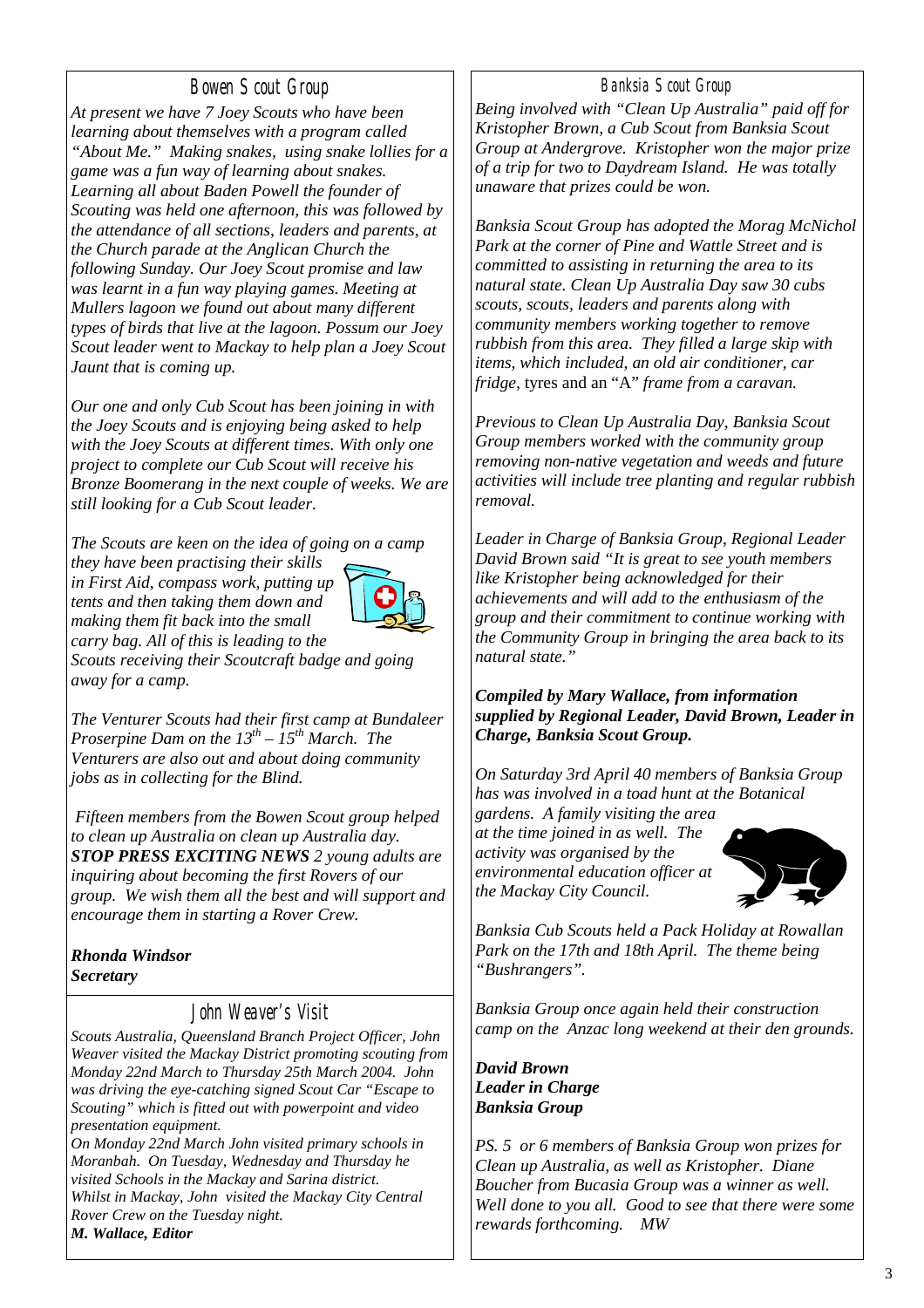### *Sarina Group*

*Sarina's activities for the year so far* 

- *1. Did billy tea and damper at the Australia Day celebrations in down town Sarina. Dished out 10 dampers and a few gallons (13.35 litres) of billy tea.*
- *2. Celebrated Founders Day at St Lukes church (also in downtown Sarina) followed by a couple of investitures and a going up ceremony in ANZAC Park.*
- *3. Our Assistant Cub Scout Leader and info provider for the Quarterly Scouting Newsletter for Central and Coastal Region has left us for different pastures, but not before Julianne was awarded the Certificate of Merit for doing good things for us in Sarina Scout Group over the past 5 years and a bit.*
- *4. Attended the District Swimming Carnival*
- *5. Sarina Scout Group manned the driver reviver stop at Waverly Creek over the Easter Break.*

*Lance Hodda, GEO Sarina Group* 

*Bucasia Group* 

*Bucasia Group had two leaders and one scout attend AJ2004 in Adelaide.* 

*Some members of Bucasia Group took part in Clean up Australia and the Mackay District Water Fun Night.* 

*Di Boucher Leader in Charge Bucasia Group* 

# *AJ 2004 "The Ultimate Challenge"*

*48 members of scouting comprising of 34 youth members and 14 adults from Central and Coastal Region attend Jamboree from 5th to 15th January at the Woodhouse campsite in the Adelaide Hills.* 

*I know they all had a wonderful time and were tired and worn out when they returned home but I am sure they will all hold fond memories of their 10 days at Jamboree.* 

*If you want to know what went on at Jamboree go on line at www.jamboree.scouts.com.au. The explanation of the activities are on the website as well as photos.* 

*M Wallace* 

*Scouts around the world celebrate the birthdays of the founder of the Scout Movement Lord Robert Baden-Powell and his wife Lady Olive Baden-Powell on the 22nd February each year. Founder's Day celebrations for Mackay District Scouts were held at the Banksia Scout Den, Fernleigh Avenue, Andergrove with a thanks giving service led by Regional Leader Mary Wallace. Special guests in attendance were Regional Commissioner Central & Coastal Region Mr Bob Hodda, Patron of the Mackay District Association Mr Ray Braithwaite OAM, President of the Mackay District Association Mr Ian Hamilton and Golden Friend of Guiding Mrs Val Hamilton OAM along with members and their families and friends.* 

*Recipients of Adult Recognition Awards for 2004 were announced. Mr Lloyd Brown, Scout Leader Moranbah Group and Mrs Julianne Packer, Assistant Cub Scout Leader Sarina Group have both been awarded a "Certificate of Merit" for Good Service to the Scout Movement.* 

*Mr Neville Ross and Mrs Leonie Ross who are strong supporters of Scouts in Mackay District were presented with "Certificate of Merit" awards, which had been announced last year. The presentations were made by Regional Commissioner Bob Hodda and District Commissioner Margaret Hodda who also took the opportunity to acknowledge the efforts of Regional Leader Dennis Tuckerman with a 35 Year Service Award.* 

*The Regional Commissioner conveyed his thanks to the Leaders and Support Members for their many years of commitment to the Scout Association..* 

*M Wallace Regional Leader* 

### *Websites*

*If you are after new ideas for activities for your sections and are able to access the internet. It is very easy to find information when you know how. It is as simple as going to a search engine, I use Google, and in the search I type a simple description of what I am after. Scouts Australia Campfire , the best sites there are:-Australian Scouting Campfire Skits and Grant's Scouting Resources, Songs and Skits. MacScouter is another good one. If you are after handicraft type in the search, Kids Crafts, Kids Domain is a good site. Type in Enchanted Learning and you will get anything from crafts to sciences, astronomy, birds and animals. http://www.csiro.au/scientriffic/ is another good website. M Wallace* 

# *Founders Day 2004*